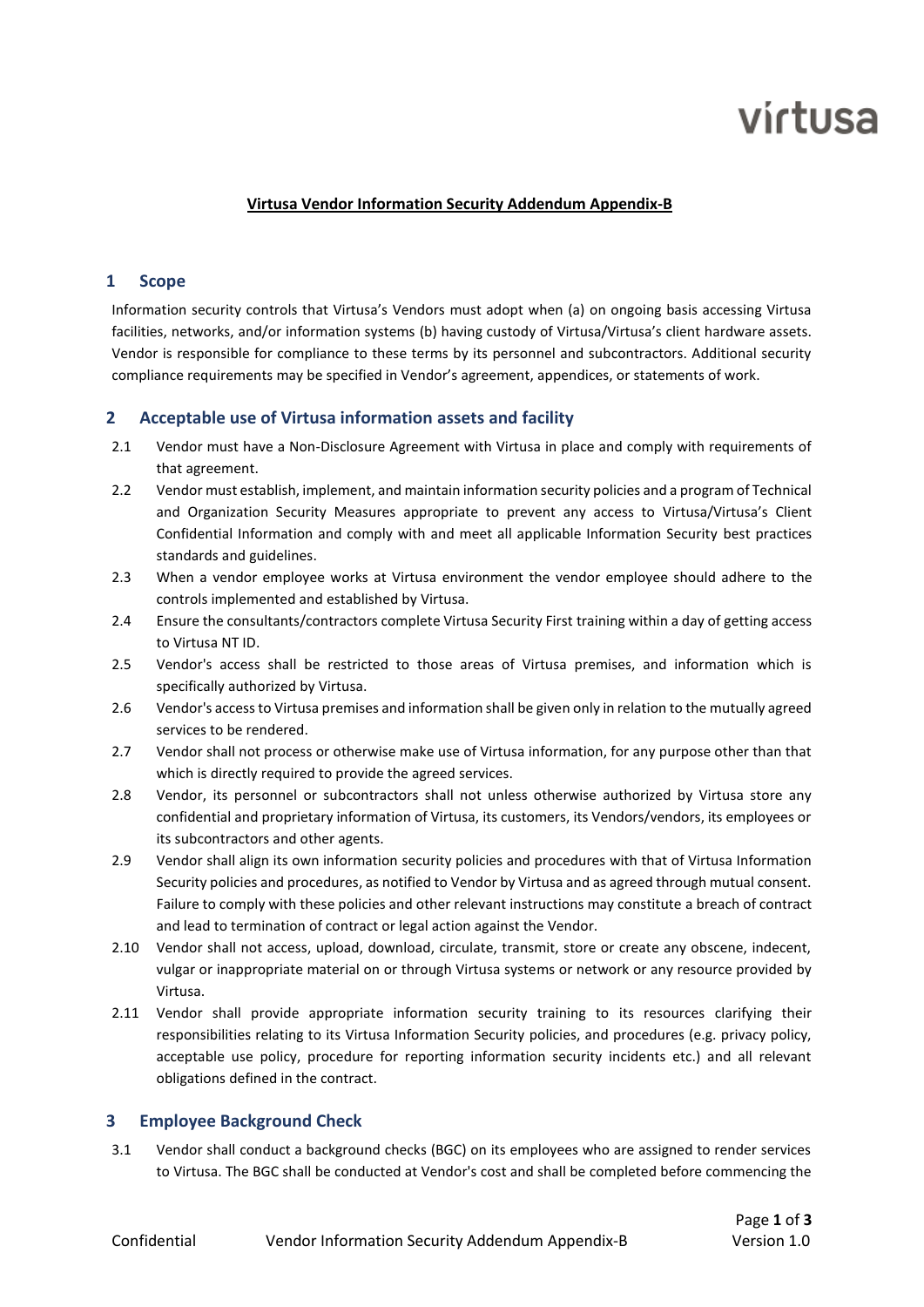

services to Virtusa. Unless otherwise agreed, the BGC components shall be as per Vendor's current standards and practices.

3.2 The Vendor shall provide a written statement to Virtusa confirming that the employee has successfully completed the background check in accordance with its screening requirements.

# **4 Security breaches involving Vendor personal**

- 4.1 Vendor should report any violations of information security and suspected security events if any involving Virtusa's data, immediately within 48 hours from the event of the incidents at [incidentreporting@virtusa.com](mailto:incidentreporting@virtusa.com)
- 4.2 Vendor shall provide adequate support to investigate the Security incident including, without limitation:
	- Assisting with any investigation.
	- Providing Virtusa with physical access to the facilities and operations affected.
	- Facilitating interviews with Vendor's employees and others involved in the matter; and
	- Making available all relevant records, logs, files, data reporting and other materials required to comply with applicable law, regulation, industry standards or as otherwise reasonably required by Virtusa.
	- The Vendor company will ensure that the vendor resource is available for security investigations and provide the required support, if any of the resource was involved in a security breach.

#### **5 Sub-Contractor engagement**

5.1 The Vendor shall not sub-contract any of its services that it is obligated to perform under this agreement without prior written consent of Virtusa. Where the Vendor sub-contracts its obligations with the consent of Virtusa, it shall do so only by way of written agreement with the sub-contractor(s) which imposes the same obligations on the sub-contractor(s) as are imposed on the Vendor under this Agreement. Where the sub-contractor(s) fails to fulfil its obligations under such written agreement, the Vendor shall remain fully liable to Virtusa for the performance of the sub-contractor's obligations under such agreement.

# **6 Return of assets**

- 6.1 At any time during the term of this Agreement at the Virtusa's request or upon the termination or expiration of this Agreement for any reason, it is the responsibility of the vendor to return all the assets given by Virtusa to the Vendor resources during the time of the contract.
- 6.2 It is the responsibility of the Vendor to return all the assets given by Virtusa when the vendor resource is separated/Terminated from the Vendor organization.
- 6.3 When the vendor resource offboarded from the project, it is the responsibility of the Vendor company to return all Virtusa assets used by the vendor employee during the time of the project.

# **7 Right to Audit**

7.1 Virtusa reserves the right to perform an audit, if required and appropriate, yet not without prior written notification to the vendor, and without creating a business disturbance for the Vendor. Assessment may be performed by Virtusa and/or by Virtusa nominated third party and the information obtained during the assessment shall be treated with confidentiality within Virtusa.

#### **8 Indemnity**

8.1 Vendor shall defend, indemnify and hold harmless Virtusa, any subsidiary and affiliate thereof and their respective officers, directors, agents and employees harmless from and against all claims, damages, liabilities, costs, losses and expenses, including reasonable attorneys' fees and expenses arises out of or